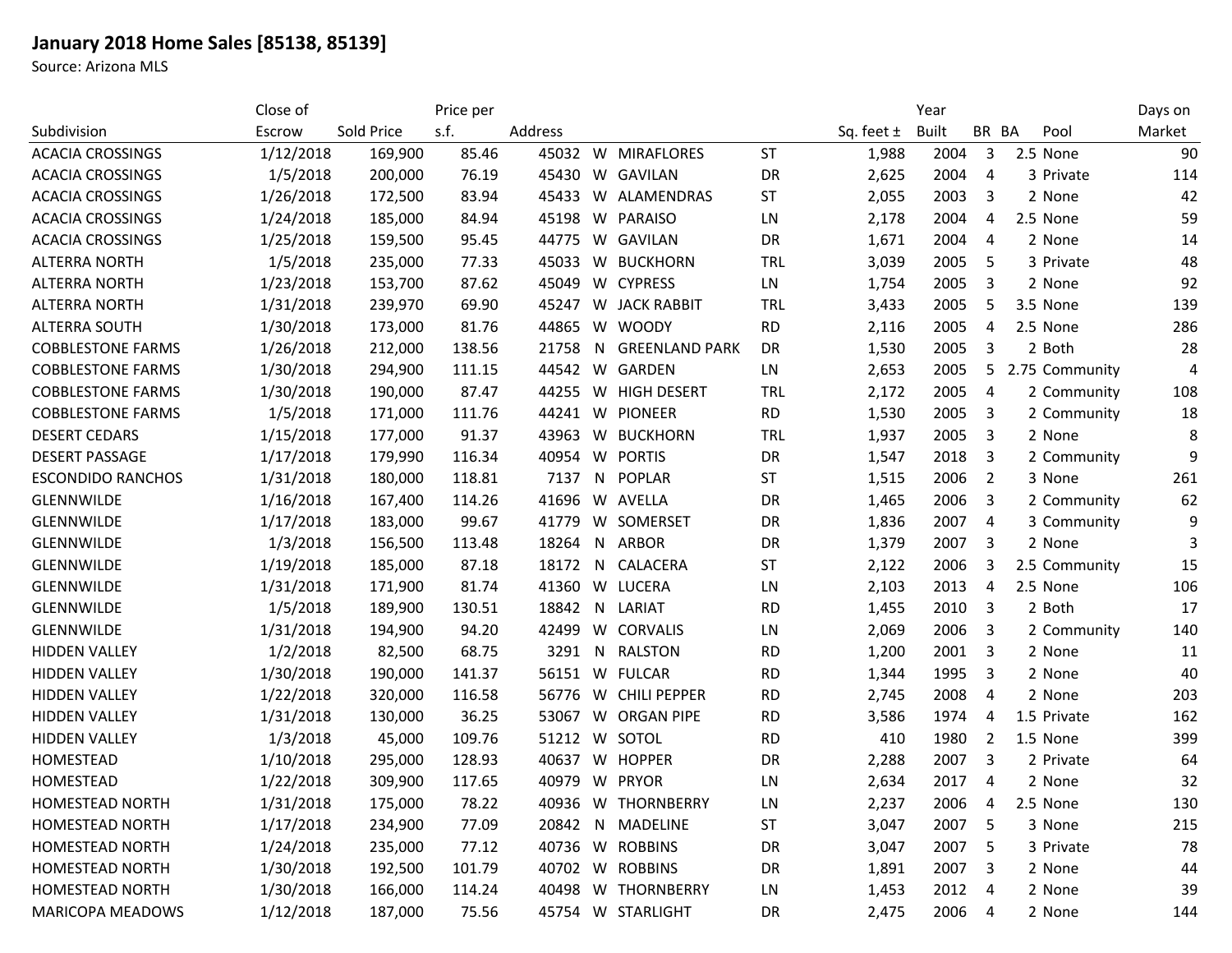| <b>MARICOPA MEADOWS</b>   | 1/9/2018  | 179,000 | 108.74 | 45752 |    | W RAINBOW             | DR          | 1,646 | 2007 | 4              | 2 None        | 15  |
|---------------------------|-----------|---------|--------|-------|----|-----------------------|-------------|-------|------|----------------|---------------|-----|
| <b>MARICOPA MEADOWS</b>   | 1/30/2018 | 183,500 | 79.61  | 17732 | N. | KARI                  | LN          | 2,305 | 2005 | 4              | 2 None        | 26  |
| <b>MARICOPA MEADOWS</b>   | 1/17/2018 | 224,000 | 69.56  | 46142 |    | W MORNING VIEW        | LN          | 3,220 | 2006 | 4              | 2.5 None      | 26  |
| <b>MARICOPA MEADOWS</b>   | 1/26/2018 | 146,000 | 100.83 | 46165 |    | W SHERIDAN            | <b>RD</b>   | 1,448 | 2005 | 4              | 2 None        | 7   |
| <b>MARICOPA MEADOWS</b>   | 1/31/2018 | 149,900 | 98.10  | 45537 | W  | WINDMILL              | DR          | 1,528 | 2005 | 3              | 2 None        | 1   |
| <b>MARICOPA MEADOWS</b>   | 1/19/2018 | 161,500 | 81.03  | 45766 |    | W BARBARA             | LN.         | 1,993 | 2005 | 3              | 2.5 None      | 75  |
| PAPAGO BUTTE RANCHOS      | 1/30/2018 | 195,000 | 85.53  | 49110 |    | W MAYER               | <b>BLVD</b> | 2,280 | 2004 | $\overline{4}$ | 3 None        | 114 |
| PAPAGO BUTTE RANCHOS      | 1/3/2018  | 165,000 | 105.22 | 10521 | N. | <b>MARCI</b>          | LN          | 1,568 | 1998 | 3              | 2 None        | 15  |
| <b>PROVINCE</b>           | 1/8/2018  | 186,000 | 134.78 | 20492 | N. | <b>LEMON DROP</b>     | DR          | 1,380 | 2005 | 2              | 2 Community   | 62  |
| <b>PROVINCE</b>           | 1/10/2018 | 190,000 | 143.83 | 41721 |    | W SUMMER WIND         | <b>WAY</b>  | 1,321 | 2017 | 2              | 2 Community   | 35  |
| <b>PROVINCE</b>           | 1/23/2018 | 232,500 | 146.96 | 20108 | N. | <b>BROOK</b>          | LN.         | 1,582 | 2010 | 2              | 2 Community   | 33  |
| <b>PROVINCE</b>           | 1/29/2018 | 273,000 | 151.67 | 20260 | N. | PEPPERMINT            | DR          | 1,800 | 2017 | 2              | 2.5 Community | 50  |
| <b>PROVINCE</b>           | 1/31/2018 | 245,000 | 140.48 | 20222 | N. | RIVERBANK             | <b>RD</b>   | 1,744 | 2006 | 2              | 2 Both        | 15  |
| <b>PROVINCE</b>           | 1/23/2018 | 169,000 | 113.34 | 42181 | W  | <b>BASIE</b>          | LN          | 1,491 | 2006 | 2              | 2 Community   | 272 |
| <b>PROVINCE</b>           | 1/25/2018 | 219,900 | 130.66 | 21143 | N. | <b>GET AROUND</b>     | DR          | 1,683 | 2006 | 3              | 2 Both        | 53  |
| <b>PROVINCE</b>           | 1/2/2018  | 221,500 | 140.10 | 20590 | N. | <b>LEMON DROP</b>     | DR          | 1,581 | 2005 | 2              | 2 Community   | 70  |
| RANCHO EL DORADO          | 1/3/2018  | 177,500 | 89.02  | 21342 | N. | <b>DUNCAN</b>         | DR          | 1,994 | 2001 | 3              | 2.5 Private   | 55  |
| RANCHO EL DORADO          | 1/12/2018 | 152,000 | 125.52 | 43588 | W  | <b>RIO GRANDE</b>     | DR          | 1,211 | 2003 | 3              | 2 None        | 29  |
| RANCHO EL DORADO          | 1/16/2018 | 175,500 | 93.10  | 21482 | N. | <b>DUNCAN</b>         | DR          | 1,885 | 2002 | 4              | 3 None        | 73  |
| RANCHO EL DORADO          | 1/6/2018  | 159,900 | 96.03  | 21884 | N. | <b>BRADEN</b>         | <b>RD</b>   | 1,665 | 2002 | 3              | 2 None        | 9   |
| RANCHO EL DORADO          | 1/31/2018 | 159,000 | 125.49 | 42512 | W  | <b>BUNKER</b>         | DR          | 1,267 | 2003 | 3              | 2 None        | 23  |
| RANCHO EL DORADO          | 1/3/2018  | 154,500 | 104.04 | 22769 | N. | SCOTT                 | DR          | 1,485 | 2003 | 3              | 2 None        | 16  |
| RANCHO EL DORADO          | 1/3/2018  | 167,000 | 97.09  | 22296 | N. | <b>BRADEN</b>         | <b>RD</b>   | 1,720 | 2002 | 3              | 2 None        | 29  |
| RANCHO EL DORADO          | 1/23/2018 | 232,000 | 94.00  | 21421 | N. | FALCON                | LN          | 2,468 | 2005 | 4              | 3 Private     | 153 |
| RANCHO EL DORADO          | 1/25/2018 | 155,000 | 121.37 | 21304 | N. | SHELBY                | <b>CT</b>   | 1,277 | 2002 | 3              | 2 None        | 124 |
| RANCHO EL DORADO          | 1/23/2018 | 161,600 | 81.61  | 43654 | W. | <b>COLBY</b>          | DR          | 1,980 | 2002 | 3              | 2.5 None      | 145 |
| RANCHO EL DORADO          | 1/29/2018 | 271,900 | 82.24  | 40843 | W  | LITTLE                | DR          | 3,306 | 2012 | 5              | 3 None        | 136 |
| RANCHO EL DORADO          | 1/10/2018 | 266,500 | 118.97 | 40998 |    | W CHAMBERS            | DR          | 2,240 | 2011 | 3              | 2.5 None      | 35  |
| <b>RANCHO MIRAGE</b>      | 1/18/2018 | 185,000 | 109.20 | 38106 | W. | <b>VERA CRUZ</b>      | DR          | 1,694 | 2011 | 3              | 2 Private     | 34  |
| <b>RANCHO MIRAGE</b>      | 1/29/2018 | 184,900 | 119.14 | 38142 |    | W MERCED              | <b>ST</b>   | 1,552 | 2017 | 3              | 2 None        | 184 |
| <b>RANCHO MIRAGE</b>      | 1/26/2018 | 198,020 | 106.23 | 38218 | W  | <b>SAN CAPISTRANO</b> | <b>AVE</b>  | 1,864 | 2015 | $\overline{4}$ | 3 None        | 182 |
| SANTA ROSA SPRINGS        | 1/31/2018 | 179,000 | 116.46 | 17150 | N. | <b>ROSEMONT</b>       | <b>ST</b>   | 1,537 | 2017 | 4              | 2 None        | 5   |
| <b>SANTA ROSA SPRINGS</b> | 1/31/2018 | 185,000 | 85.76  |       |    | 42258 W LUNAR         | ST          | 2,157 | 2006 | 4              | 2.75 None     | 76  |
| <b>SENITA</b>             | 1/16/2018 | 199,900 | 86.53  | 43517 |    | W KIMBERLY            | <b>ST</b>   | 2,310 | 2005 | 4              | 2 None        | 28  |
| <b>SENITA</b>             | 1/23/2018 | 234,900 | 96.82  | 19246 |    | N DUNCAN              | DR          | 2,426 | 2005 | 4              | 3 Private     | 55  |
| <b>SENITA</b>             | 1/17/2018 | 176,000 | 77.36  | 18967 |    | N LELAND              | <b>RD</b>   | 2,275 | 2006 | 4              | 2.5 None      | 25  |
| <b>SENITA</b>             | 1/4/2018  | 175,000 | 78.76  |       |    | 42916 W SAMUEL        | DR          | 2,222 | 2007 | 4              | 3 None        | 32  |
| <b>SENITA</b>             | 1/15/2018 | 157,500 | 102.67 |       |    | 42894 W BLAZEN        | TRL         | 1,534 | 2007 | 4              | 2 None        | 44  |
| <b>SENITA</b>             | 1/25/2018 | 320,000 | 76.98  | 19074 |    | N IBIS                | <b>WAY</b>  | 4,157 | 2007 | -5             | 3 None        | 16  |
| SORRENTO                  | 1/16/2018 | 184,990 | 104.57 | 17013 |    | N AVELINO             | DR          | 1,769 | 2017 | 3              | 2 None        | 131 |
| SORRENTO                  | 1/25/2018 | 221,990 | 81.55  | 17043 |    | N AVELINO             | DR          | 2,722 | 2017 | 5              | 3 None        | 134 |